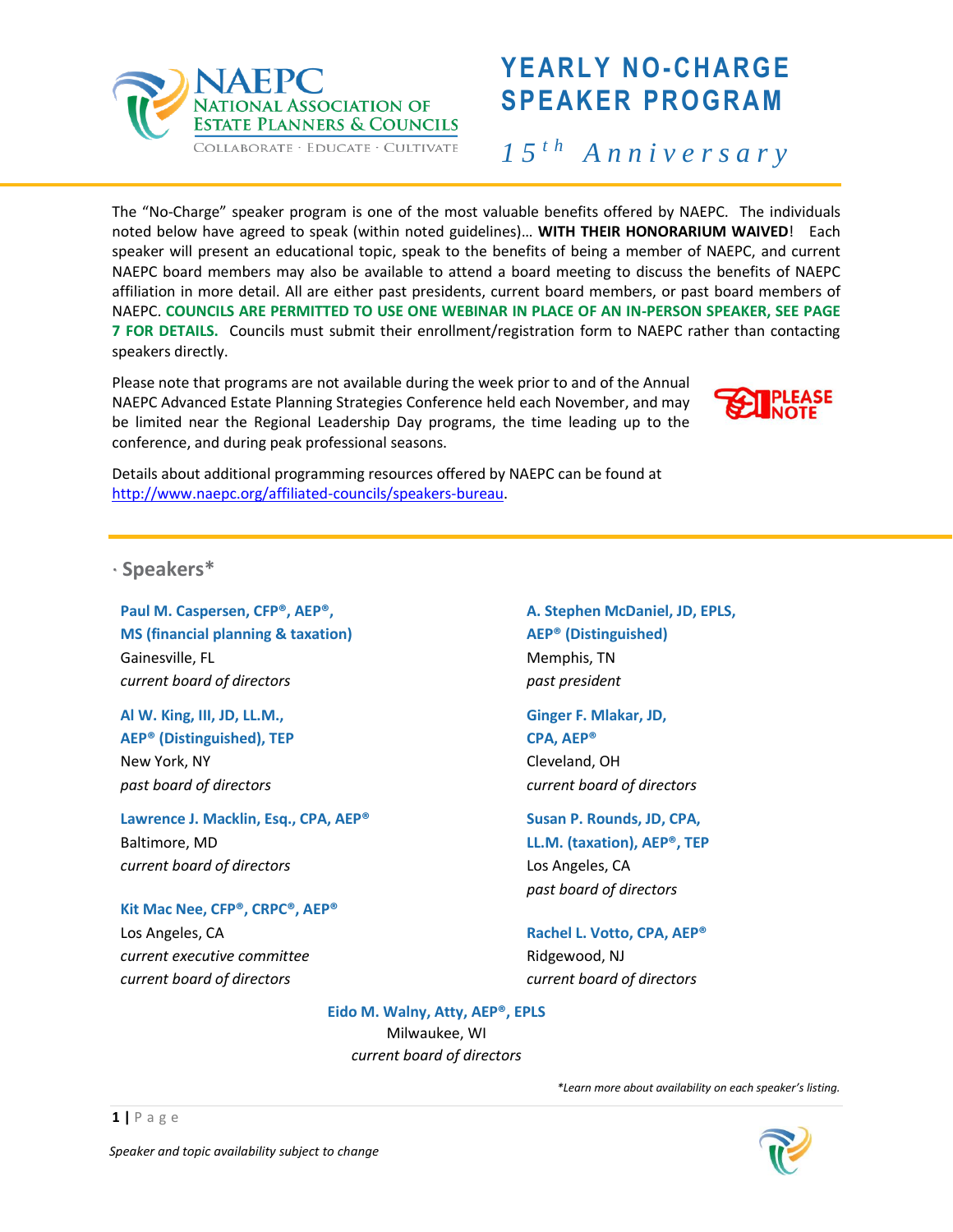**Paul M. Caspersen, CFP®, MS (Financial Planning & Taxation), AEP®**



Availability Programs up to 1 hour Virtual or In-Person Programs (when travel is permitted by his employer)

Topics: SECURE ACT Planning using Testamentary Charitable Remainder Trusts: From Concept to Completion; Top Three Ways to use Life Insurance in Charitable Planning; Direction Memo: The Importance of a Letter of Instructions in Modern Estate Planning

Paul M. Caspersen, Assistant Vice President and Sr. Philanthropic Advisor at the University of Florida, brings complex financial thinking to the charitable planning field. As a CERTIFIED FINANCIAL PLANNER™, Paul has 24 years of financial, estate, and charitable planning experience. Paul and his office have been tasked with an overall combined Gift Planning goal over \$150 Million annually in deferred, real estate, and other complex gifts. He is a key member of the Senior Management Team that is directing UF's \$3 Billion Dollar Campaign.

Caspersen is also Principal of Planned Giving Interactive, a charitable planning software platform. In 2011 Caspersen published the book *Direction Memo: How to Write a Letter of Instructions for Your Estate Plan*, and is regularly published in peer reviewed journals. He graduated with Honors from the College for Financial Planning, in Denver, CO with a Masters in Financial Planning and undergraduate from the University of Northern Iowa.

Recent or Upcoming Speeches through the No-charge Speaker Program

EPC of Northwest Florida (FL) EPC of Polk County (FL) Manatee County EPC (FL)

Pinellas County EPC (FL) Tallahassee Regional EPC (FL)

For nearly 20 years, NAEPC has been offering [website solutions](http://www.naepc.org/affiliated-councils/website-packages) to its affiliated councils that are easy to use, economical, and continuously enhanced.

> **VALUE**: delivering a cost-effective option for both website and administrative needs

**SIMPLICITY**: giving even the most tentative user the confidence to know that he or she is working efficiently for their association

**FOCUS**: streamlined administration means that volunteer leadership can concentrate on growth and direction, while clearly sharing the association's message, mission, and network with its core audience



**V IP**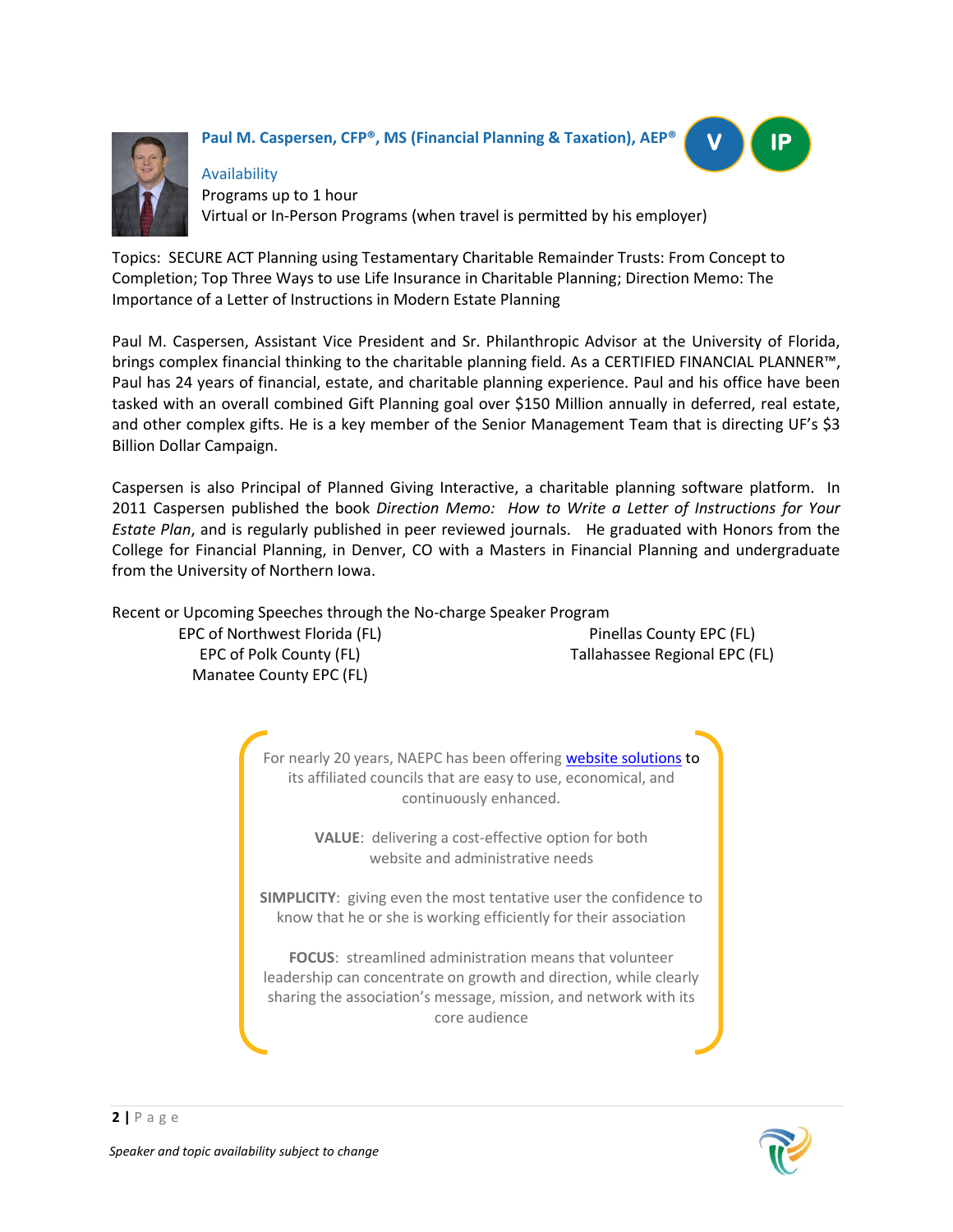

**Al W. King, III, JD, LL.M., AEP® (Distinguished), TEP**



Availability Programs up to 2 hours Virtual or In-Person Programs (during May, June, July, or September when travel is feasible)

Topics: "Domestic Asset Protection Trust Planning in 2021 & Beyond"; "Changing the Situs of a Trust for Income Tax and Other Trust Law Benefits"; "The Modern Dynasty Trust – Who? What? When? Where? How? Why?"; "Are Irrevocable Trusts Really Irrevocable? – Reformation, Modification, Decanting and Trust Protectors"; "Why South Dakota? A Comparison of South Dakota Versus the Other Key Dynasty Trust States"; "Designing the 21st Century Irrevocable Trust"; "Popular Domestic Trust Strategies for International & Cross Border Families"; "The Next Tsunami – Charitable Giving with Non-Charitable Trusts: How the Wealthy are Using Modern Trust Structures to Provide Social and Fiscal Responsibility"; "Selecting Modern Trust Structures and Administration Based Upon a Family's Assets"; "Interesting Trends with Trusts & Millennials"; "Is a Wealth Tax in Our Future?"; "Key Federal & State Considerations and Opportunities in 2021"

Al W. King, III is the co-founder, co-chairman and co-chief executive officer of South Dakota Trust Company LLC and South Dakota Planning Company. With currently more than \$100 billion in assets under administration, South Dakota Trust Company offers pure trust administration without any product, working with whomever the client/advisor wishes regarding investments, insurance, and custody. As a result of South Dakota's unique trust, tax, asset protection and privacy laws, SDTC works with families in 54 countries. SDTC also serves as corporate and/or trust agent for family private trust companies. Mr. King was previously managing director and national director of estate planning for Citigroup as well as the co-founder and vice chairman of Citicorp Trust South Dakota. Mr. King has been inducted into the NAEPC Estate Planning Hall of Fame®. Additionally, Mr. King was previously on the NAEPC board of directors and currently serves on its publication and webinar committees. Mr. King is the Co-Vice Chairman of the editorial board of *Trusts and Estates* magazine and has been a member for more than 29 years. He is a member of several groups and organizations, including the Society of Trust and Estate Professionals (STEP), the International Association of Advisors in Philanthropy (AiP), New York Philanthropic Advisors Network (NYPAN), Fairfield County and New York City Estate Planning Councils, etc. In addition, he is frequently published, quoted and speaks on the topic of estate and trust planning. Mr. King received a Bachelor of Arts cum laude from Holy Cross College, a Juris Doctor from Syracuse University Law School and an LL.M. in Tax Law from Boston University School of Law. Mr. King is based in New York City/Westport, CT.

Al is returning to the No-charge Speaker Program this year. He speaks frequently across the country.

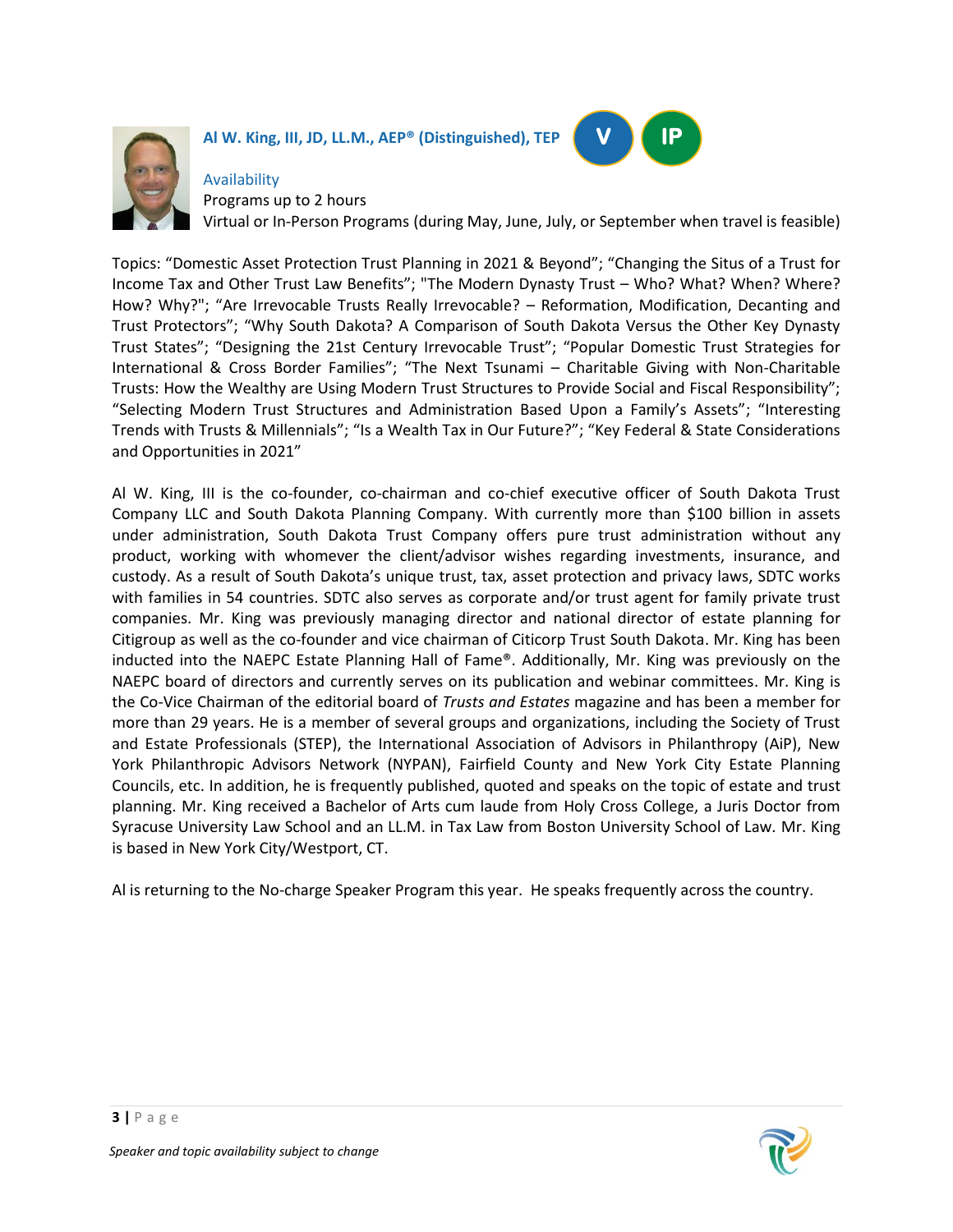

**Lawrence J. Macklin, Esq., CPA, AEP®** 



Availability Programs up to 3 hours Primarily Virtual, In-Person Programs (when travel is permitted by his employer)

Topics: Most estate planning-related topics, including: Estate Planning for Digital Assets; Life Insurance Efficiency Planning; An Analysis of Proposals Using Life Insurance: What Works, What May Not Be as Effective as Promoted, and What Does Not Work (recently given at the Notre Dame Tax and Estate Planning Institute); Enhancing Estate Planning with Derivatives; The Partnership Freeze as an Alternative to a GRAT/SIDGT; Important Issues in Modern Trust Design; (councils are welcome to work with Mr. Macklin to choose a topic best suited to their program)

Lawrence J. Macklin is a managing director and wealth strategist with Bank of America Private Bank. He coordinates the development and delivery of innovative strategies and solutions for high net worth individuals and families in the areas of single stock concentrations, estate and wealth transfer planning, charitable giving and retirement, income tax, business succession and stock option planning. He also works closely with clients and their outside advisors to provide specialized wealth management and fiduciary services. Mr. Macklin began his tax and estate planning career in 1982 and joined Bank of America in 1994. Prior to joining Bank of America, he was associated with Venable LLP, a national law firm, as well as the accounting firm of Price Waterhouse. Mr. Macklin has served as an adjunct professor of law at Stevenson University (formerly Villa Julie College) in Baltimore, Maryland and as an adjunct professor of taxation in the graduate business program at The Johns Hopkins University. He has written for *Tax Management's Estate, Gift, and Trust Journal*, the *Journal of Wealth Management, The Practical Tax Lawyer* and various newsletters on tax and estate planning matters and has been quoted in *Entrepreneur, Financial Advisor*, and other publications. He has lectured for the Notre Dame Tax and Estate Planning Institute, various Estate Planning Councils, the Trust and Estate Study Group of the Maryland Bar, Pennsylvania Bar Institute, the Marcus Evans Private Banking Forum, Information Management Network, Financial Research Associates and Lorman Education Services. Mr. Macklin has also served as a recurring lecturer for the continuing professional education programs sponsored by the Maryland Association of Certified Public Accountants and the District of Columbia Institute of Certified Public Accountants.

Recent or Upcoming Speeches through the No-charge Speaker Program

Anne Arundel County EPC (MD) Bucks County EPC (PA) Charlotte EPC (FL) Chester County EPC / Delaware County EPC (PA) EPC of Bergen County (NJ) EPC of Colorado Springs (CO) EPC of Rochester (NY) Eugene EPC (OR) Frederick County EPC (MD) Madison Estate Council (WI) Milwaukee EP Forum, Inc. (WI)

Montgomery County EPC (PA) New Mexico EPC (NM) Northcentral Pennsylvania EPC (PA) Red River Valley EPC (ND) Rochester EPC (MN) Santa Barbara EPC (CA) Southern Delaware EPC (DE) Tri-County EPC of the Villages (FL) West Broward EPC (FL) Western New York EPC (NY)

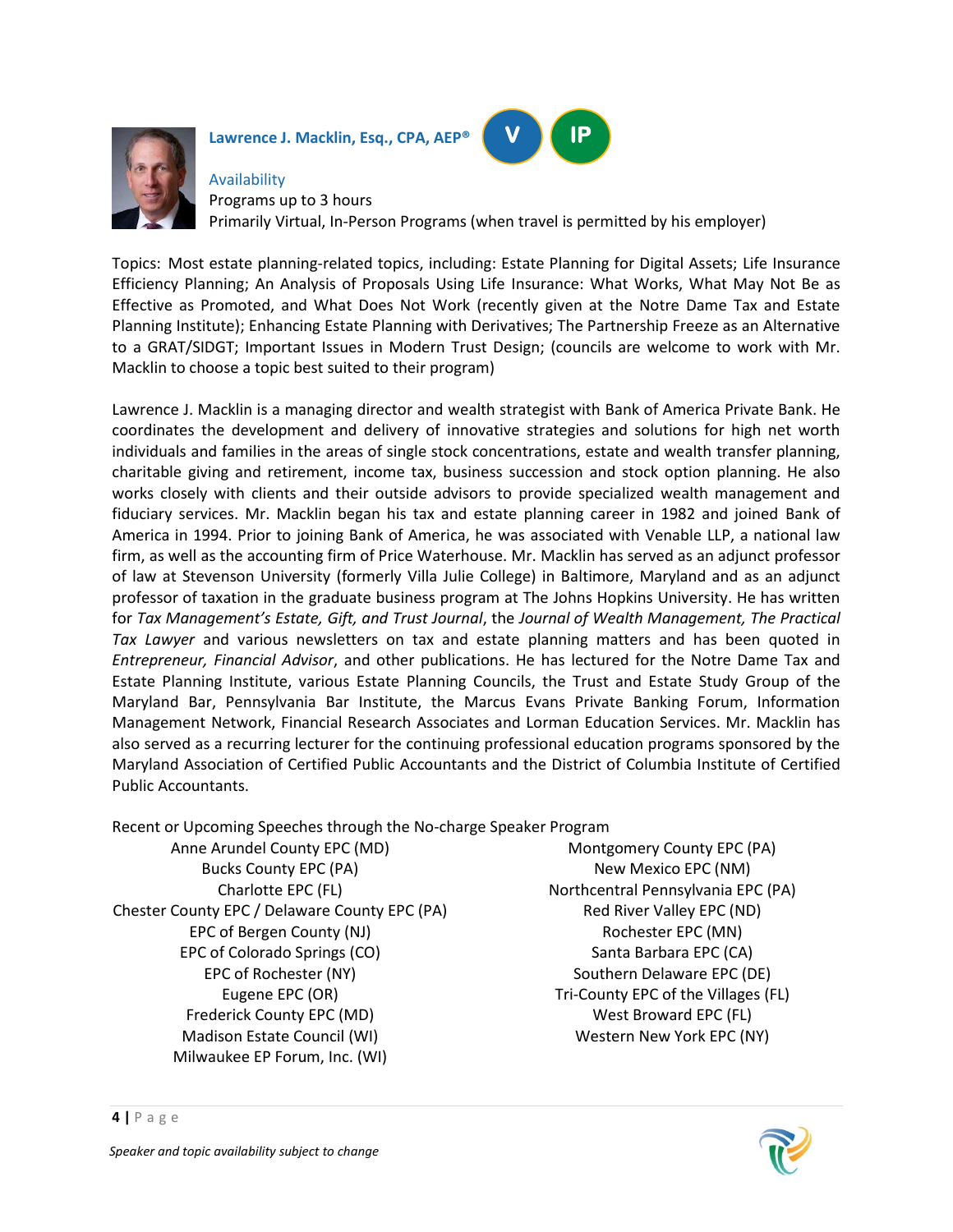

**Kit Mac Nee, CFP®, CRPC®, AEP®**



Availability Programs up to 2 hours Virtual or In-Person Programs (when travel is permitted by her employer)

Topics: Charitable Remainder Trusts; Behavioral Finance; Social Security; and Protecting Yourself from Identity Theft; Diversity in Estate Planning; 529 Planning: Transferring Millions of Dollars to Your Family; Socially Responsible Investing: Diversity, Inclusion, & Other Issues

We all need accurate information and dependable relationships. That's true no matter what we're looking for, and it's especially true when it comes to financial planning. Kit's clients trust her for two main reasons: They know she cares and they value her experience. This personal-professional combination gives her clients more confidence. We all seek out experts for important parts of our life. It's about more than just money. Her expertise is about conditioning your financial life for strength, health and endurance. Kit joined Morgan Stanley as a Financial Advisor in Pasadena, CA in 2013. Prior to joining Morgan Stanley, she was with Merrill Lynch Wealth Management for nearly nine years.

On her way to becoming a CERTIFIED FINANCIAL PLANNER™, Kit served a community foundation in Southern California as its Director of Gift Planning. She worked with donors and local charitable organizations to gain philanthropic assets that would provide a legacy of financial resources. Today, she uses her financial-planning proficiency to serve as a volunteer, board member, and consultant to guide families and charities toward more secure financial futures.

Kit raised three children, all now grown and leading fulfilling lives in different parts of the United States. She loves traveling to visit family, including trips to Detroit, her original hometown. She lives in Los Angeles and travels throughout Southern California and the U.S. to support clients as well as the community groups she works with. Her volunteer work continues as a board member for the NAEPC and St. Barnabas Senior Services. Kit is a graduate of the University of Minnesota, Carlson School of Management, earned the Certified Specialist in Planned Giving® from California State University Long Beach, American Institute of Philanthropy in 2001, and became a CERTIFIED FINANCIAL PLANNER™ and Accredited Estate Planner® designee in 2013.

Recent or Upcoming Speeches through the No-charge Speaker Program

Amarillo Area EPC (TX) Central Pennsylvania EPC (PA) Central Texas EPC (TX) Colorado West EPC (CO) Corpus Christi EPC (TX) Eastern Illinois EPC (IL) EPC of Central Illiana, Inc. (IN) EPC of Central New York (NY) EPC of Chattanooga (TN) EPC of Rochester (NY) EPC of Westchester County (NY)

Fairbanks EPC (AK) Howard County EPC (MD) Mid-Missouri EPC (MO) Northcentral Pennsylvania EPC (PA) Northeastern Michigan EPC (MI) Rochester EPC (MN) Santa Barbara EPC (CA) Sioux Falls EPC (SD) Siouxland EPC, Inc. (IA) Western Dakota EPC (ND)

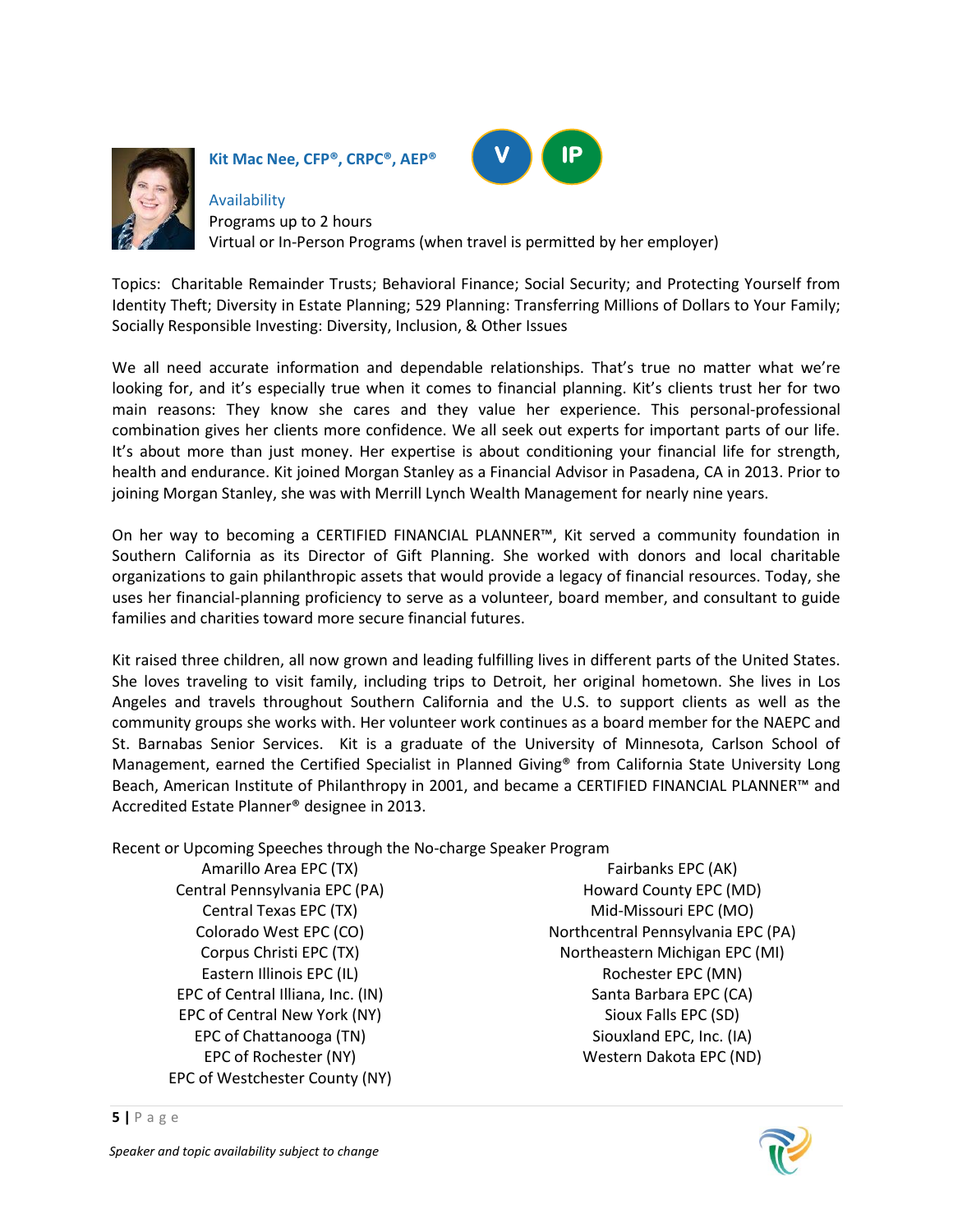# ∙ **Special Webinar Opportunity!**

### **Tired of the same meeting format?**

### **Considering new programming ideas?**

### **Trying to engage younger members?**

Why not consider adding a webinar or two? Programming is consistently noted as a key component to member satisfaction, growth, and retention and distance-learning programs are a great way to bring your EPC high-caliber speakers with little or no cost and to appeal to a new group of members.

The Robert G. Alexander Webinar Series is available to councils for live or on-demand\* group showings. Councils have reported offering the webinars as a regular part of their schedule, for special "meet up" brown bag events, and even as a free member benefit or special program for AEP® designees.

Councils can opt to take advantage of either one speaker from the "no-charge" program *or* one group webinar in the Robert G. Alexander Webinar Series each fiscal year!

A full listing of past and upcoming programs can be found at [http://www.naepc.org/events/webinar.](http://www.naepc.org/events/webinar) Please indicate your webinar preference on the enrollment/registration form.

*\*Programs can be shown at a date and time chosen by the council as long as it is at least 48 hours after the live broadcast.*

There are over 275 councils just like yours that are members of NAEPC and within there are an estimated 30,000 members.

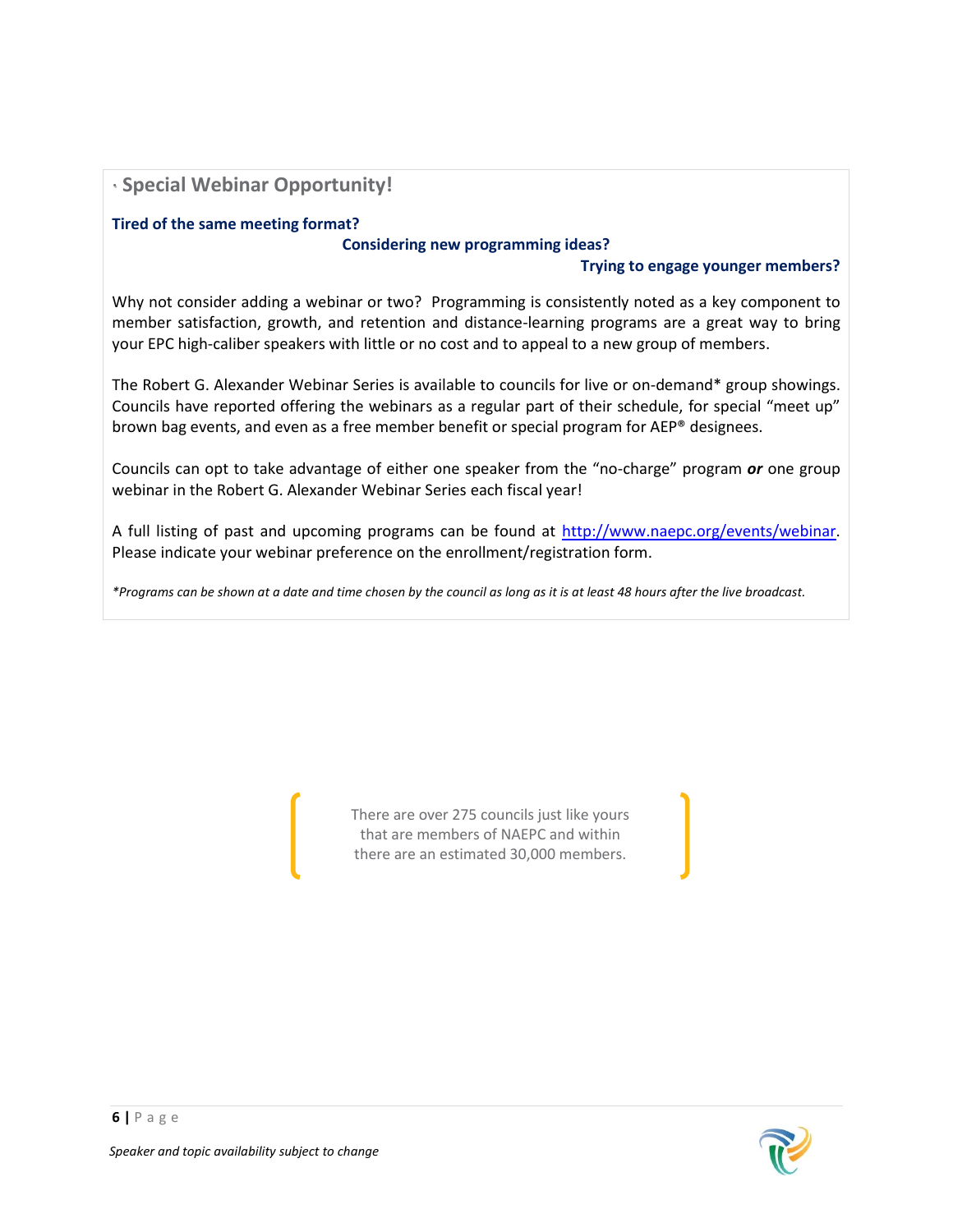

## **A. Stephen McDaniel, JD, EPLS, AEP® (Distinguished)**

Availability Coming Soon

Steve McDaniel is senior partner with largest estate planning firm in west Tennessee with a demonstrated history of working in the estate/trust world. He is skilled in estate planning and estate and trust matters, is a nationally recognized speaker having made over 75 presentations to estate planning councils and at estate planning/tax conferences in over 30 states, and was a 2020 inductee into the NAEPC Estate Planning Hall of Fame®. Steve is also a Rule 31 Mediator and an adjunct professor at University of Memphis School of Law teaching estate & gift tax, estate planning, trust & insurance law. Steve is a past president of the Memphis Estate Planning Council and the National Association of Estate Planners & Councils.

Steve is returning to the No-charge Speaker Program this year. He speaks frequently across the country.

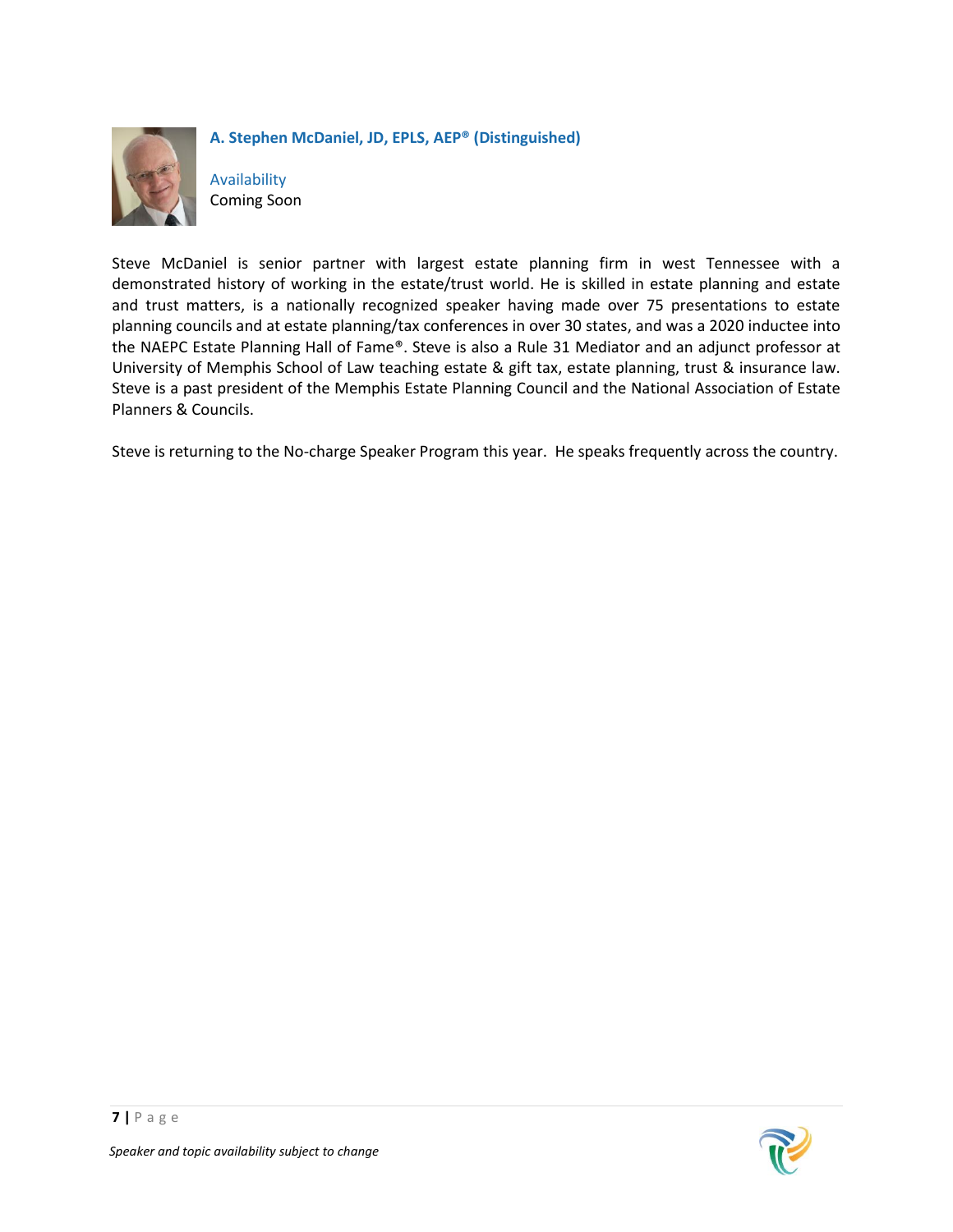

**Ginger F. Mlakar, JD, CPA, AEP®**



Availability Programs up to 1 hour Virtual or In-Person Programs (after 01/01/2022 if travel is permitted by her employer)

Topics: Role of the Professional Advisor; Landscape of Charitable Giving; Charitable Giving Strategies and Popular Gifting Techniques; Philanthropy Trends and Best Practices; Legislative Update; Community Foundations and Charitable Planning – A View from the Inside; Navigating the Current Charitable Planning Landscape

As General Counsel & Senior Director, Philanthropic Services of the Cleveland Foundation, Ginger Mlakar serves as in-house legal counsel. As Senior Director, Philanthropic Services, she oversees the Cleveland Foundation's donor stewardship program. In this role, she connects donors to their charitable interests. Additionally, she serves as in-house legal counsel on charitable gifting and estate administration issues and facilitates the acceptance of complex charitable gifts. She came to the Cleveland Foundation in July 2009 after 16 years practicing law in the area of estate and charitable gift planning and administration. Her previous positions include partner in the personal succession and planning practice group at Thompson Hine LLP and of counsel in the estate planning and probate practice group at Benesch, Friedlander, Coplan & Aronoff LLP. She is also a certified public accountant.

Ginger has served on the boards of several area organizations, including the Girl Scouts of Lake Erie Council, the Estate Planning Council of Cleveland, the Bay Village Education Foundation, the Bay Village Foundation, the LGBT Community Center of Greater Cleveland, the Cleveland Leadership Center, and as treasurer for the Cleveland Metropolitan Bar Association, Cleveland Metropolitan Bar Foundation, and Bay Soccer Club. She was the president for the Cleveland Metropolitan Bar Foundation. She is currently on the board for the National Association of Estate Planners and Councils and chairs the Accredited Estate Planner® Designation Committee. She has been a member of advisory groups for University Hospitals, the Cleveland Orchestra, and Case Western Reserve University. Additionally, she is an active fellow of the American College of Estate and Trust Council, and an Estate Planning, Trust and Probate Law Council member for the Ohio State Bar Association. Ginger is a frequent speaker on legal and tax issues surrounding charitable giving.

Ginger has been named among the Best Lawyers in America and the Top 50 Female Ohio Super Lawyers List by *Law and Politics* magazine. She was a member of the Leadership Cleveland Class of 2014. Ginger has received the Cleveland Metropolitan Bar Association's Women in Law Making a Difference and President's Awards, the Cleveland Metropolitan Bar Foundation's Outstanding Leadership Award, and the Estate Planning Council of Cleveland's 2019 Distinguished Estate Planner Award. She graduated summa cum laude from The Ohio State University with a Bachelor of Science degree in business administration and earned her juris doctorate from The Ohio State University Moritz College of Law.

Recent or Upcoming Speeches

Boulder County EPC (CO) Central Arizona EPC (AZ) Charlotte EPC (FL) Central Pennsylvania EPC (PA) EPC of Berks County (PA)

EPC of Cleveland (OH) Fairbanks EPC (AK) Hampton Roads EPC (VA) Magic Valley EPC (ID) Sioux Falls EPC (SD)

Southern Arizona EPC (AZ) Spokane EPC (WA) Toledo EPC (OH) Western Dakota EPC (ND)

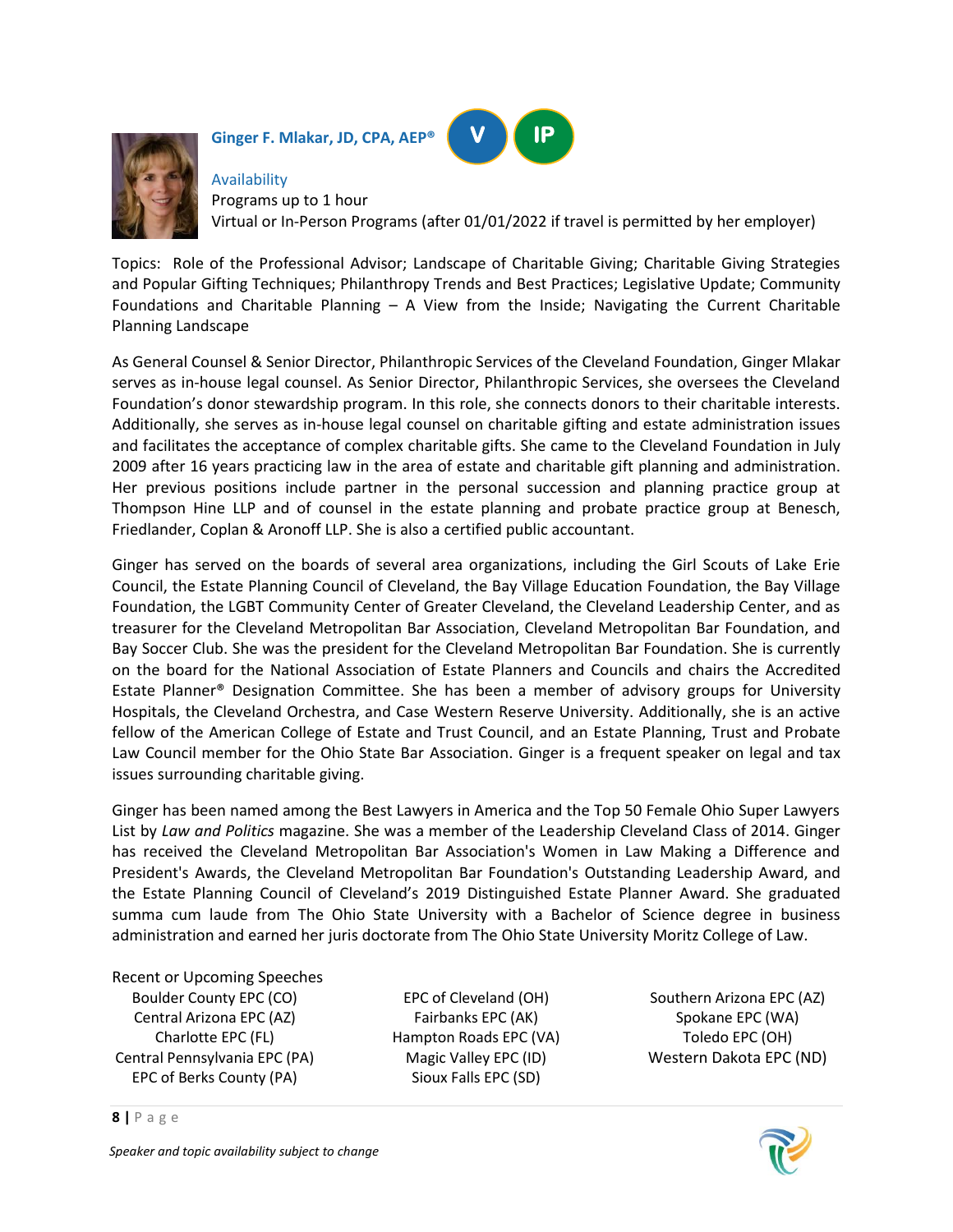Susan P. Rounds, JD, CPA, LL.M. (taxation), AEP<sup>®</sup>



Availability Programs up to 3 hours In-Person Programs Preferred (when travel is permitted by her employer), Virtual

Topics: Business Succession Planning – "Succession by Design – Successful Succession of the Family Business and Wealth"; Family Governance – "Family Dynamics & Intergenerational Conflict: Preserving Family Wealth and Harmony"; Collaboration – "High Performance Teaming & Professional Collaboration"

Susan Rounds is Head of Wealth Planning – Western Region for Deutsche Bank Wealth Management. She works with ultra-high net worth clients on matters of tax and estate planning, business succession, risk management, philanthropy, family governance and legacy. Her teaching experience includes the University of Georgia Law School, the Terry College of Business, the Becker CPA Review Course and the NYU Summer Institute on Taxation. Susan makes frequent presentations across the country and her articles have been featured in leading publications.

Recent or Upcoming Speeches through the No-charge Speaker Program

Birmingham EPC (AL) Chester County EPC (PA) Coeur d'Alene EPC (ID) Colorado West EPC (CO) Conejo Valley EPC (CA) Elkhart County EPC (IN) EPC of Colorado Springs (CO) Fairbanks EPC (AK) EP & Trust Council of Long Beach (CA) EPC of the Emerald Coast (FL) Eugene EPC (OR)

New Mexico EPC (NM) New Orleans EPC (LA) Northwest Washington EPC (WA) Red River Valley EPC (ND) Santa Clara County EPC (CA) Seattle EPC (WA) Siouxland EPC, Inc. (IA) Suncoast EPC (FL) T & EPC of Shreveport (LA) Walla Walla Valley EPC (W

**V IP** 

Estate planning councils affiliated with NAEPC have the special honor of nominating qualified individuals to apply for the **Accredited Estate** [Planner® \(AEP®\) designation](http://www.naepc.org/AEP) through the "[AEP® Council Nomination](http://www.naepc.org/affiliated-councils/council-nominated-aep-program)  [Program?](http://www.naepc.org/affiliated-councils/council-nominated-aep-program)" A council's participation in this program affirms the multidisciplinary approach to client service and the core value that brings all members of NAEPC together.

**EXCELLENCE IN ESTATE PLANNING** 

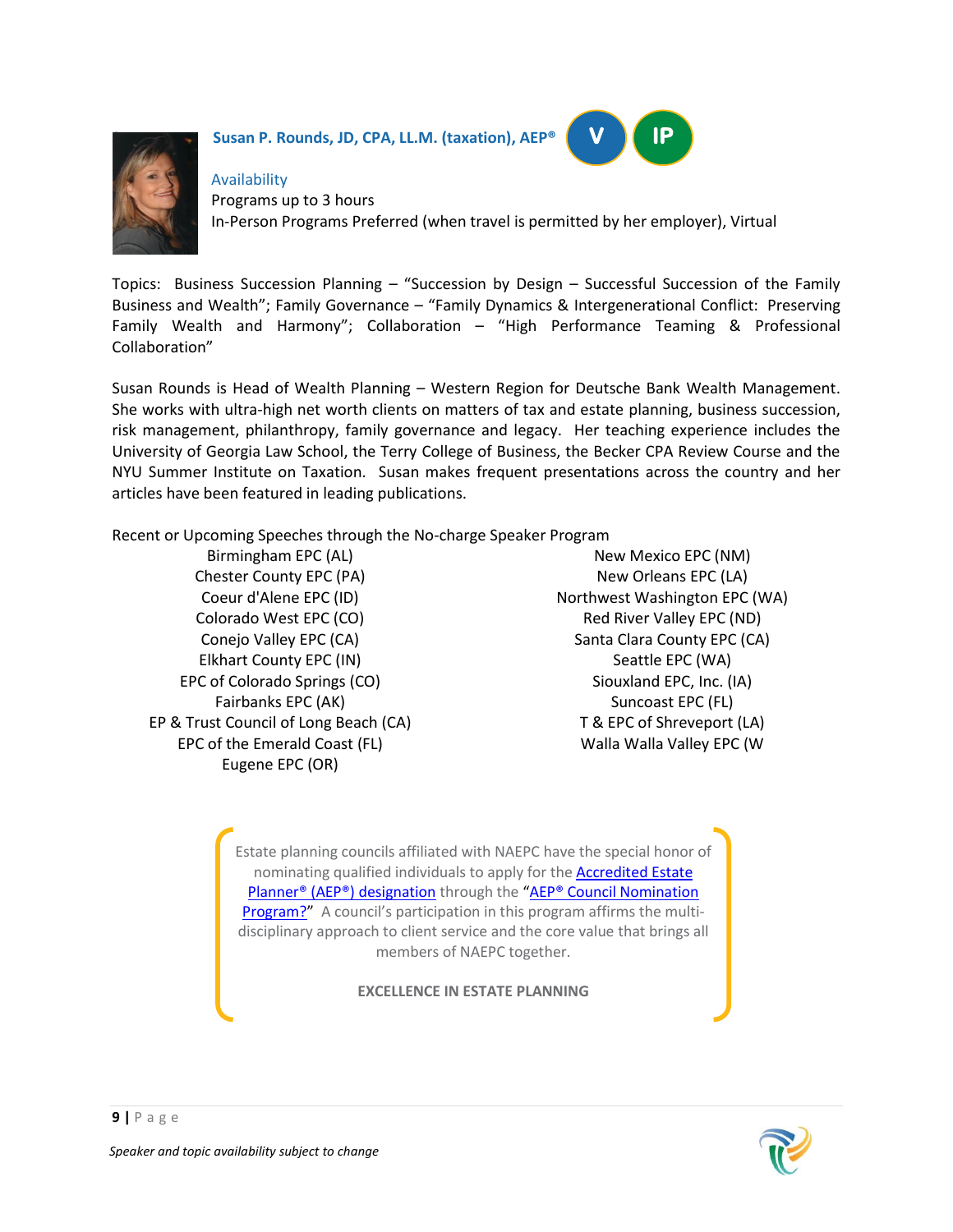

**Rachel L. Votto, CPA, AEP®**



Availability Programs up to 1 hour Virtual or In-Person Programs (when travel is permitted by her employer)

Topics: Year-End Tax Planning, Overview of New Tax Laws

Rachel Votto is the Tax Partner-in-charge at BDG-CPAs. She has been with the firm for over 20 years and is partner-in-charge of all tax services. Rachel provides comprehensive financial planning to executives and high net worth individuals, including estate planning and working with income tax planning with trusts. She also serves many corporate and partnership clients including closely held businesses to multinational corporations with experience on acquisitions, reorganizations, international, multigenerational planning, multistate structures and complex tax planning strategies to assist clients in maximizing tax savings. She is a member and past president of the Estate Planning Council of Bergen County. She is currently a board member of Family Promise of Bergen County and the NAEPC. She has made various presentations on new tax legislation and other tax topics. Rachel graduated from Villanova University and also holds a Master's Degree in taxation from Pace University.

Recent or Upcoming Speeches through the No-charge Speaker Program

Conejo Valley EPC (CA) El Paso EPC (TX) EPC of Berks County (PA) EPC of Central New York (NY) EPC of Riverside County (CA) EPC of Rochester (NY) Quad City EPC (IA) Roanoke Valley EPC (VA)

The [NAEPC Journal of Estate & Tax Planning](http://www.naepcjournal.org/) is available to all NAEPC members and provides cutting-edge estate planning-related content.

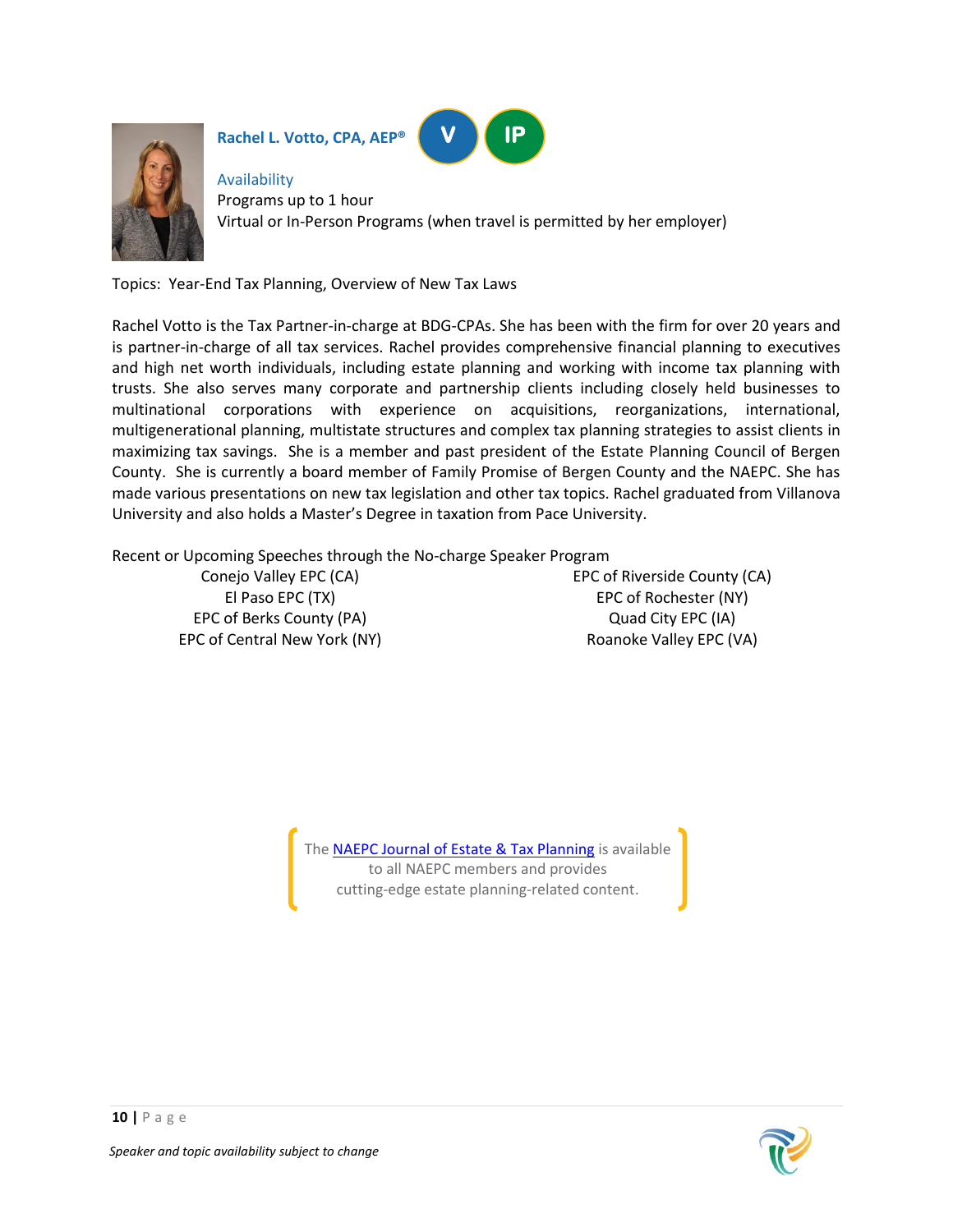

**Eido M. Walny, Atty, AEP®, EPLS** 



Availability: In-Person Programs up to 1.5 hours (when feasible), Virtual Programs up to 1 hour

Eido's Favorite Topics Include: Top Ten Estate Planning Lessons from Celebrities; The Future of the Estate Planning Profession; Marketing in the Modern Era; Uses of ILITS and DILITS in Today's Tax Environment; Relevant Uses of Grantor Trusts

Eido M. Walny received his JD from the Boston University School of Law and his AB with honors from The University of Chicago. Eido founded the Walny Legal Group LLC, a boutique estate planning, elder law and family law firm, in 2011 with an eye towards providing clients with high level legal care, but an equally high level of customer service. He is a noted national speaker, author, and commentator on issues effecting estate planning, charitable giving methods, and topical business issue. Eido has been recognized for numerous awards, including being selected as a 2021 Best Lawyers in America, one of five national "Advisors with Heart" by *Trusts & Estates* magazine, being recognized as a "Leader in the Law" by the *Wisconsin Law Journal*, and being named as a Fellow to the Wisconsin Law Foundation's class of 2013.

In his spare time, Eido makes cufflinks, restores vintage cars, is President of his municipality's counsel, and is the father to a gifted hockey player and Olympic-track figure skater.

Recent or Upcoming Speeches through the No-charge Speaker Program

Anchorage EPC (AK) Colorado West EPC (CO) Conejo Valley EPC (CA) Delaware EPC (DE) EPC of Bergen County (NJ) EPC of Chattanooga (TN) EPC of Riverside County (CA) EPC of Polk County (FL) Santa Barbara EPC (CA) Southern Arizona EPC (AZ)

EPC of the Lehigh Valley (PA) Eugene EPC (OR) Fox Valley EPC (WI) Greater Middlesex/Somerset EPC (NJ) Milwaukee EP Forum, Inc. (WI) Montgomery EPC (AL) Quad City EPC (IA) San Antonio EPC (TX) Waukesha County EPC (WI) Western Dakota EPC (ND)

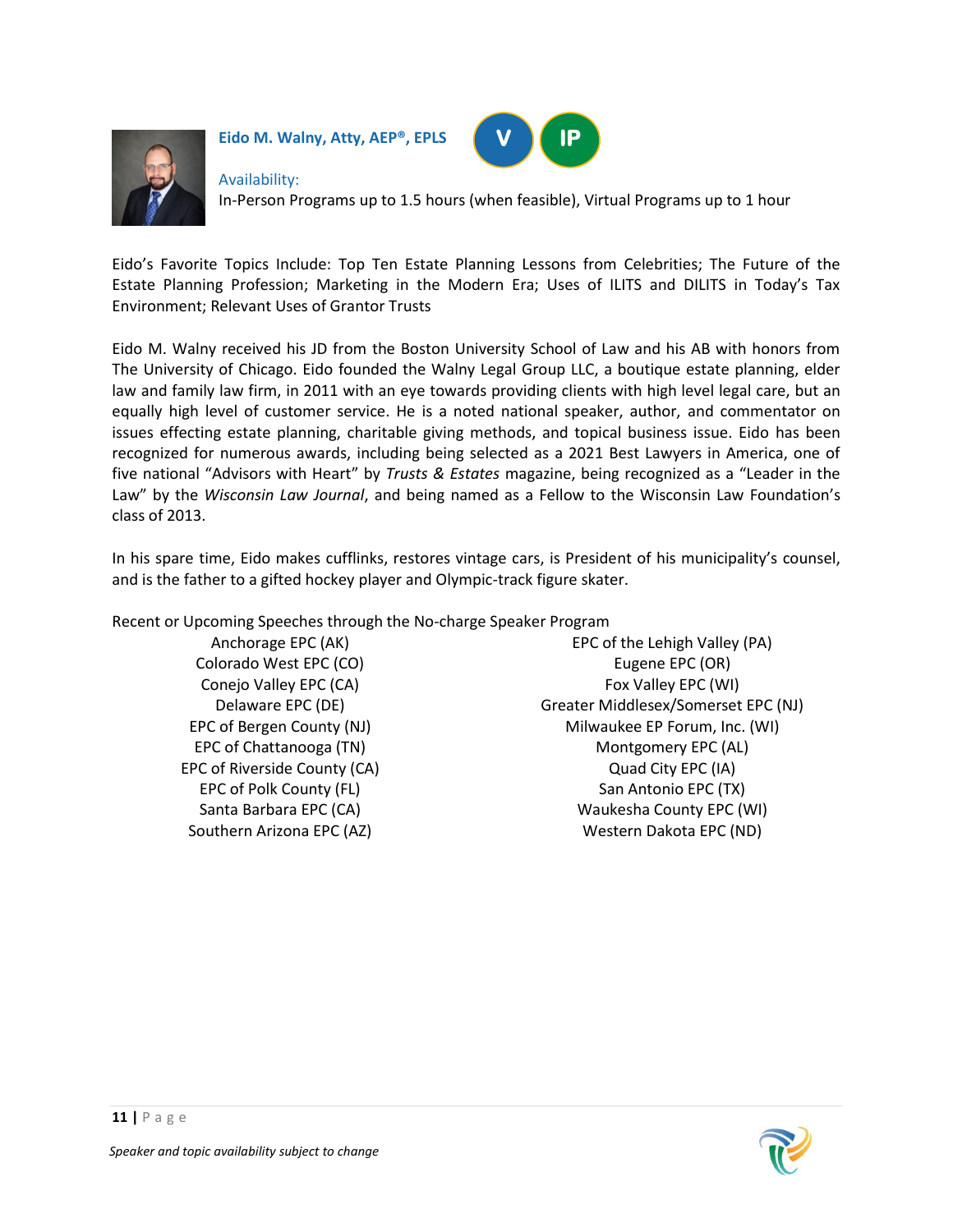# ∙ **How the Program Works**

- One presentation or webinar per council is available (September 2021 August 2022)
- Councils must adhere to the timing restrictions provided by the speaker.
- **Specific presentation dates are accepted at the time of application, but are not guaranteed. NAEPC will work with speaker to gauge his/her availability.**
- For live presentations, Council is responsible for speaker's travel and lodging expenses. These expenses may include, but are not limited to: transportation to and from the airport at the speaker's original location or airport parking charges; airfare and baggage charges; overnight accommodations to accommodate flight schedules and speaker preference (generally one or two nights); meals; and taxi, ride-share service, or rental car in the city of the council event.
- All expenses to produce the meeting (print, postage, food, audio-visual, continuing education, virtual delivery platform, etc.) are the sole responsibility of the Council. **Speaker will not be responsible for printing or shipping costs to prepare outlines, presentations, etc.**
- Council must allow speaker minimal time to offer a brief description of the programs and services available to members of the NAEPC and/or to distribute information.
- Council is welcome to invite speakers who are currently on the NAEPC board to attend a board meeting.
- Once awarded, Council agrees to notify the speaker and NAEPC immediately if plans change and the program will not be offered.
- Once awarded, it is the responsibility of the Council to handle all arrangements with the speaker / speaker's representative.
- All presentations will be awarded on a first come, first served basis.

After submitting the final page of this packet via email to eleanor@naepc.org, a representative from the NAEPC will email the council contact with availability for the speaker. If the speaker is available, the council will be supplied with contact information for the chosen presenter. The council should then reach out to the speaker to confirm date and time arrangements within two weeks of receipt, or sooner if indicated in the confirmation. Please call Eleanor M. Spuhler at the NAEPC office with any questions.

National Association of Estate Planners & Councils

1120 Chester Avenue, Ste. 470 Cleveland, OH 44114 866-226-2224 admin@naepc.org ∙ www.NAEPC.org